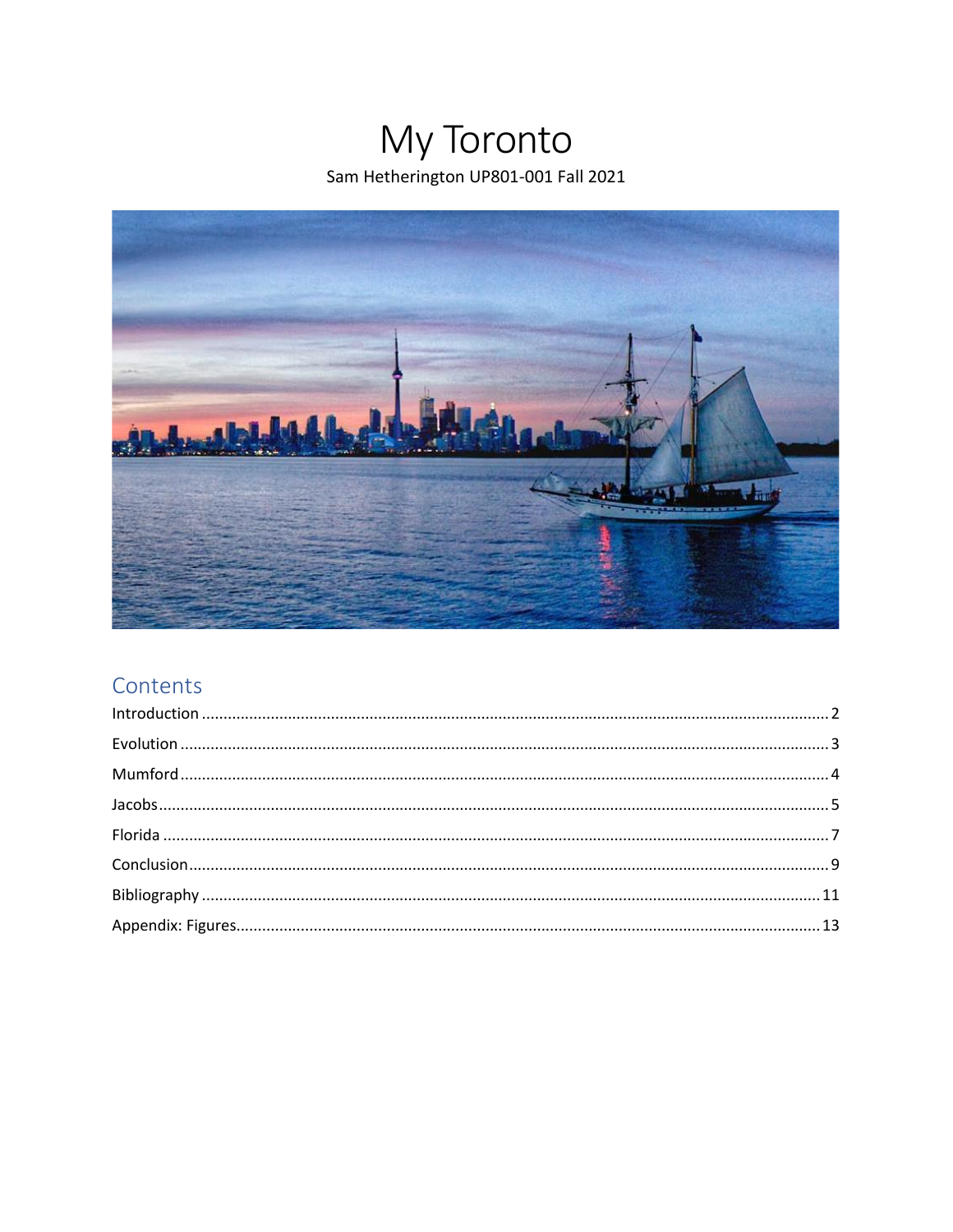#### <span id="page-1-0"></span>Introduction

Toronto, the cultural and economic hub of Ontario, plays a major role in Canadian life throughout the province. It is the most populous city in Canada as well as its financial and commercial center. The city rests on the northwestern shore of Lake Ontario, strategically located near the St. Lawrence Seaway giving access to the Atlantic shipping routes. Toronto has good farmland and international shipping lanes. The Great Lakes have allowed Toronto to become a major international trading center with transportation, distribution, manufacturing, and financial institutions. Toronto has strong economic ties and influence from, the United States.

<span id="page-1-1"></span>Toronto is a city I am very familiar with and holds a special place in my heart. From the ages of 14 to 18, I spent considerable time in Toronto on account of my involvement in a youth sailing organization called Toronto Brigantine. It is really the only major city I feel like I know or have a connection to. My "turf", **Figure 1**, was bordered by Spadina Avenue to the west, The Don to the east, Dundas Avenue to the north, and Lake Ontario to the south. This downtown area encompasses many landmarks, businesses, and neighborhoods teeming with the vibrancy of city life. Using my Toronto experiences as a foundation, this paper discusses the urbanization, urban culture, and urban space of this wonderful city through the eyes of three scholars of urban planning. The scholars I chose to describe this place are Lewis Mumford, Jane Jacobs, and Richard Florida. There is a common thread among these three and that is their unabashed love for city life and their desire to examine and improve it.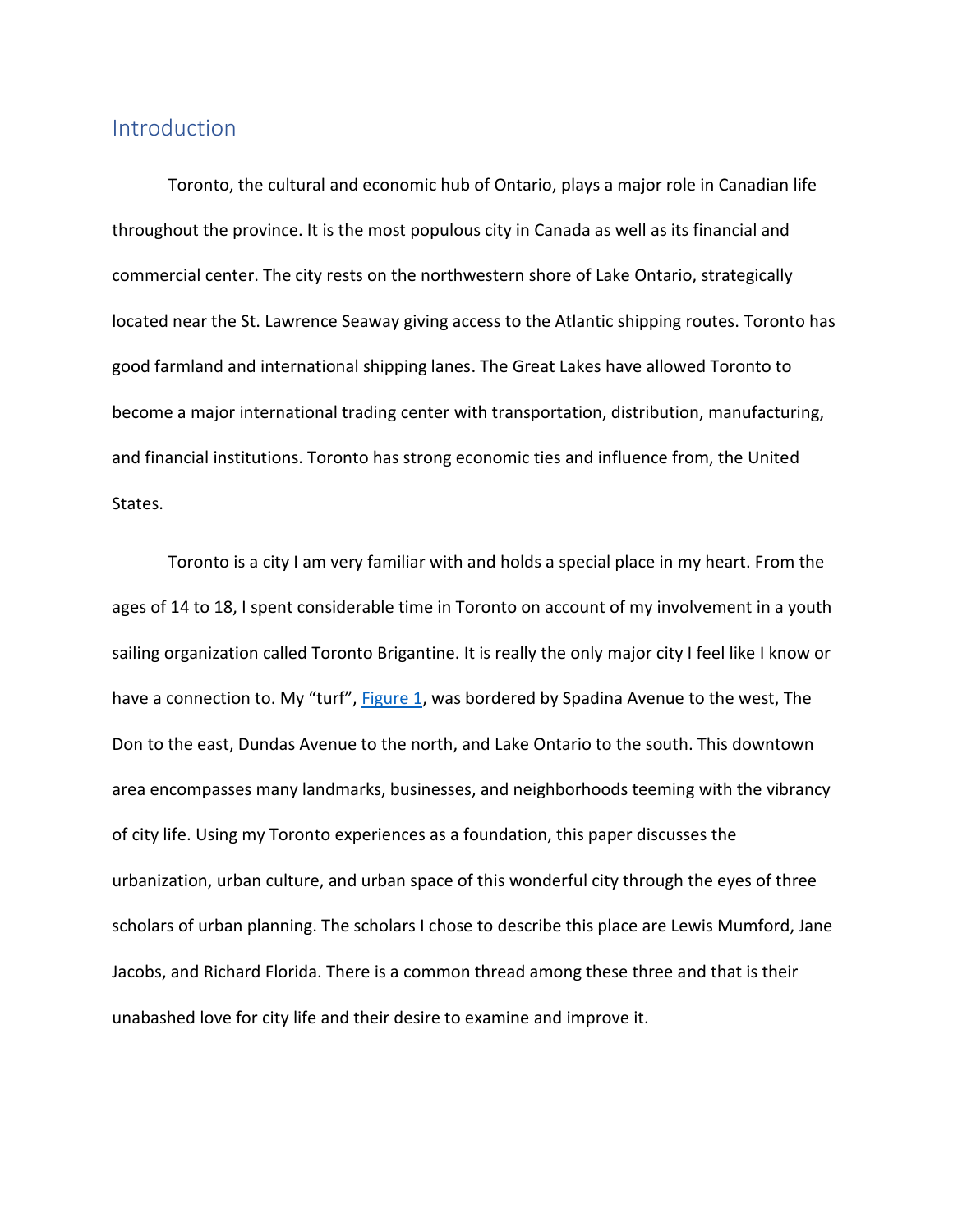#### <span id="page-2-0"></span>Evolution

Toronto's growth and demography were influenced by several political and economic events. Following the American Revolution many English-speaking loyalists chose to move to British North America. Immigration, mostly from Europe, continued as transportation improved. Industrialization in Toronto occurred just as it did in the United States. Population exploded between 1871 and 1911, the population of Canada nearly doubled with the most growth occurring in Urban areas. Toronto and Montreal's urban growth dwarfed other Canadian cities (Belshaw, 2016). By the end of the World War I, both cities passed the half million mark. [Figure 2](#page-13-0) shows the population growth versus time for Toronto, this initial steep slope can be seen starting around 1900, but it is nothing compared to what was to come.

<span id="page-2-2"></span><span id="page-2-1"></span>Following World War II, Toronto was a magnet for thousands of new immigrants fleeing war ravaged Europe. Then in the 1970s, unlike the U.S., new immigration laws opened the doors for another flood of new arrivals, mainly South Asians and Chinese. By 2006, more than half of the Toronto metropolitan area was made up of "visible" minorities, making Toronto one of the most diverse and cosmopolitan cities in the world (Howarth & McGillivray, 2021). But industrialization and immigration were not the only factors. "Toronto's ascendancy was in large part precipitated by the move by Québec […] to assert the primacy of the French language even though much of the Montréal business community was Anglophone. Many of these businesses, and their employees, decamped to Toronto" (Cox, 2013). Metropolitan influence spread to the surrounding areas, suburban sprawl, just like in the states. The "Golden Horseshoe" is the nickname for this region at the western end of Lake Ontario, [Figure 3,](#page-13-1) with Toronto at the heart of this conurbation. Today, the Golden Horseshoe contains over a quarter of Canada's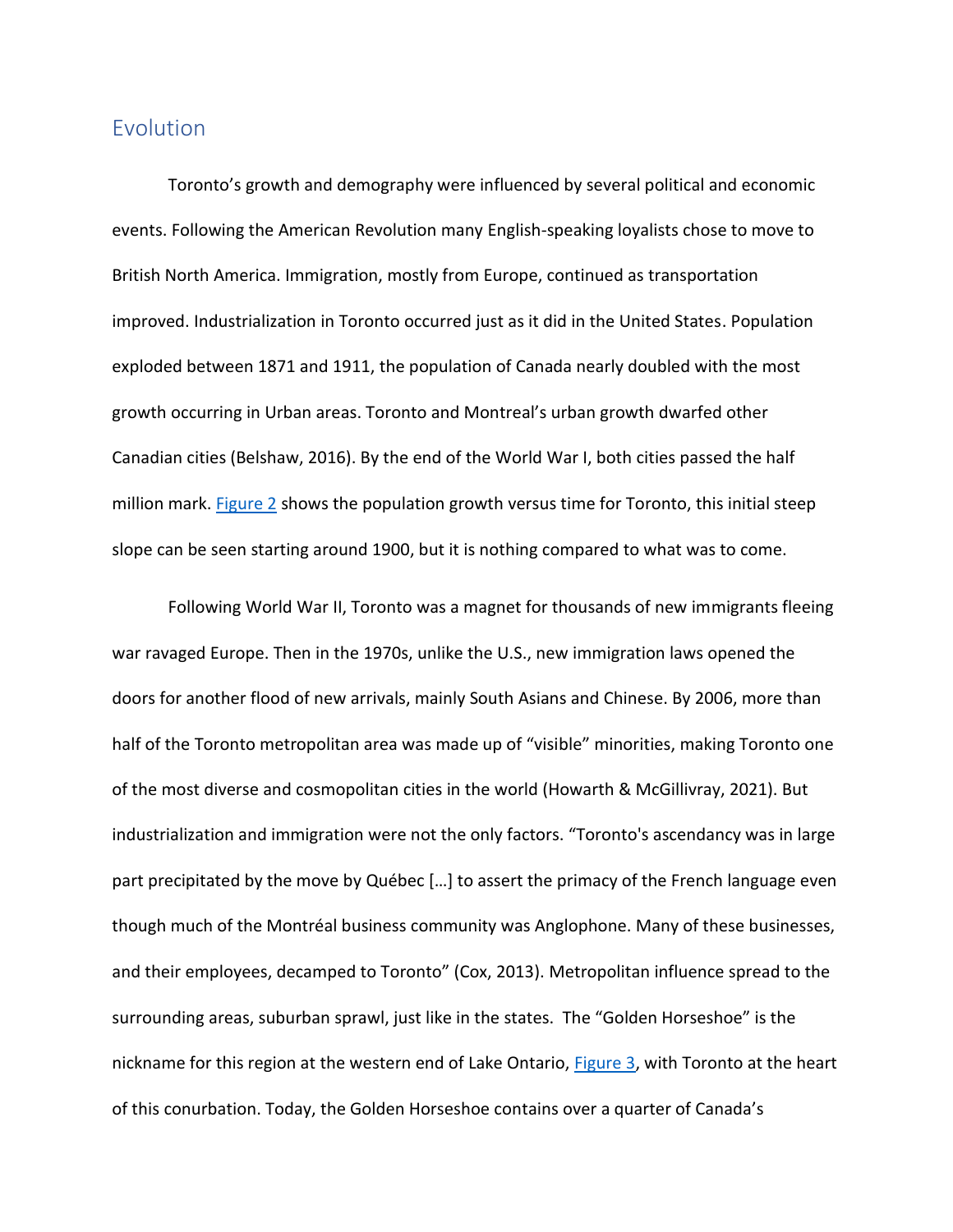<span id="page-3-1"></span>population and boasts an even larger share of the economic output (Cox, 2013). As of 2020, the Toronto census metropolitan area (CMA) is the fastest growing in the entire United States and Canada (Landau, 2020). The upper half of Davis's S curve of urbanization from 1960 to 2020 for Canada and the United States see [Figure 4,](#page-14-0) shows that Canada urbanized faster and earlier. The U.S. catches up around 2012 and is still steadily increasing whereas Canada appears to be reaching its plateau, urbanization unlike growth does have an end. In 2018 Canada had 81.4% urban population and the U.S. was at 82.5% (The World Bank, 2018, Davis, 1965). The population of the U.S. is about 10x greater than Canada.

### <span id="page-3-0"></span>Mumford

Lewis Mumford "was one of the great public intellectuals of the 20th century and certainly its foremost American urbanist" (LeGates & Stout, 2020). To him, a city was defined, above all, by human dimensions as opposed to economic factors, population size or density, or attributes of the built environment. Mumford saw the city streets as a stage on which life's drama is played out, an "urban drama". The foundation of this drama is dialogue, "made possible by the inclusion of human diversities within the enclosed urban amphitheater" (Mumford, 1961). The dramatic dialogue is a strong indicator of a successful city. And likewise, the lack of it reveals a city's failure. Silence is the sound of a dead city but worse is everyone repeating same words and ideas in complacent conformity, devoid of dialectic opposition or intelligent conflict. Complacent conformity is the exact opposite of Toronto. Mumford would see the city of Toronto as a good example of his urban drama. The restaurants, markets, and shops crowded with such a variety of people from all walks of life providing the competition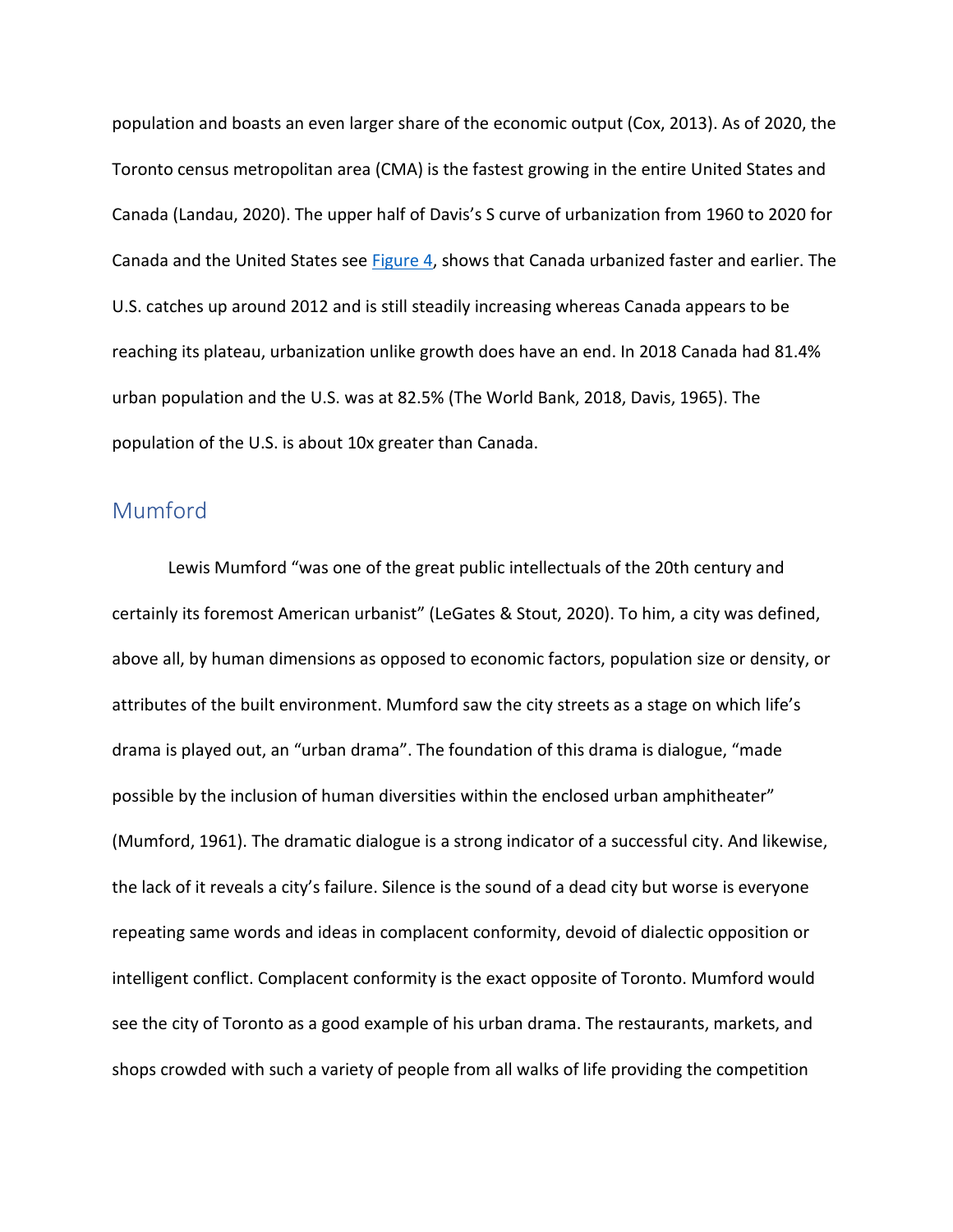Mumford says is required to enliven the plot and elevate the conscious participation (Mumford, 1961).

It is difficult, maybe even impossible, to quantify this urban drama. Perhaps social capital, the networks of relationships of trust, social connections, and civic engagement that enable a society to function, could be correlated to Mumford's urban drama. Typically, social capital is highest in small homogeneous communities which share ethnic and cultural ties (LeGates & Stout, 2020). But the Toronto Social Capital Study found "at the broadest city-wide level, social capital in Toronto appears to be solid" (2018). Toronto, arguably the most multicultural city on the planet, has been uniquely successful in attracting large numbers of newcomers from across the globe while generally avoiding the tensions and civic strife experienced by other cities (Toronto Social Capital Study, 2018). Mumford would certainly agree that diversity plus social capital leads to a great show.

#### <span id="page-4-0"></span>Jacobs

The Toronto I know would not exist without the formidable Jane Jacobs. Jane Jacobs had no professional training in the field of city planning, instead she relied on her observations and common sense to explain why certain places work and how to improve those that were not. Along with her mentor, William H. Whyte, Jacobs "led the way in advocating for a place-based, community-centered approach to urban planning, decades before such approaches were considered sensible" (Project for Public Spaces, 2010). In 1968, after writing her seminal work The Death and Life of Great American Cities and following her grassroots efforts to protect New York City neighborhoods from downtown expressways, urban renewal, and slum clearance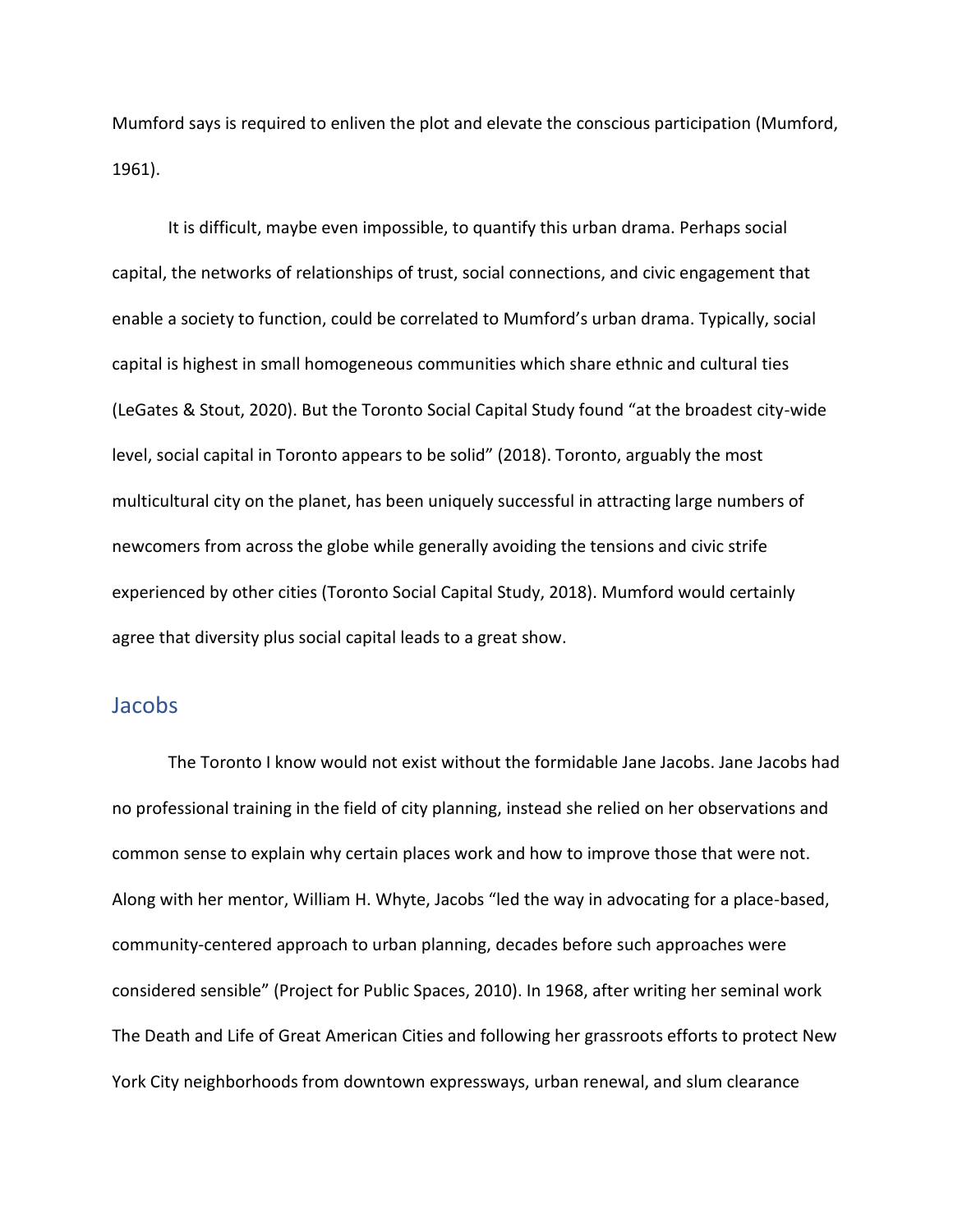plans by Robert Moses, Jacobs moved to Toronto. (Project for Public Spaces, 2010). Jacobs led the opposition to the controversial Spadina Expressway that would have linked downtown Toronto to the northwest suburbs, but in the process would have displaced homes and destroyed neighborhoods. The provincial government, in response to massive protests, canceled Spadina, along with other planned freeways through Toronto. The thought of a freeway running through Kensington Market, Chinatown, straight through one of the most important streets in Toronto is unthinkable. Toronto certainly has traffic congestion, but such inconvenience has benefited public transit options, resulting in a more pedestrian and livable city (Howrath & McGillivray, 2021).

In "The Uses of Sidewalks: Safety", Jacobs discusses what makes city streets safe when they are always full of strangers. Required are three qualities: a clear boundary between public and private space, eyes on the street, and continuous use. These qualities are achieved by having many kinds of enterprises (aka mixed-use development), to give people reasons for being on the street at various times of day and night. The more people, the more surveillance and the livelier and safer the street. When working properly such a street performs a kind of intricate sidewalk ballet (Jacobs, 1961). In an ode to Jane Jacobs, I present my Toronto sidewalk ballet: When I arrive in Toronto early Friday evening the ballet reaches its crescendo. This is the time of busy commuters rushing for trains, streetcars, and busses, anxious to return home for the weekend. This is the time of waiters in white aprons setting their tables and friends gathering for happy hour. This is the time of rowdy Maple Leaf fans in red and white jerseys flocking to the arena and elegantly dressed theatergoers heading to the play. This is the time of teenagers on skateboards weaving their way, small children on scooters riding ahead of their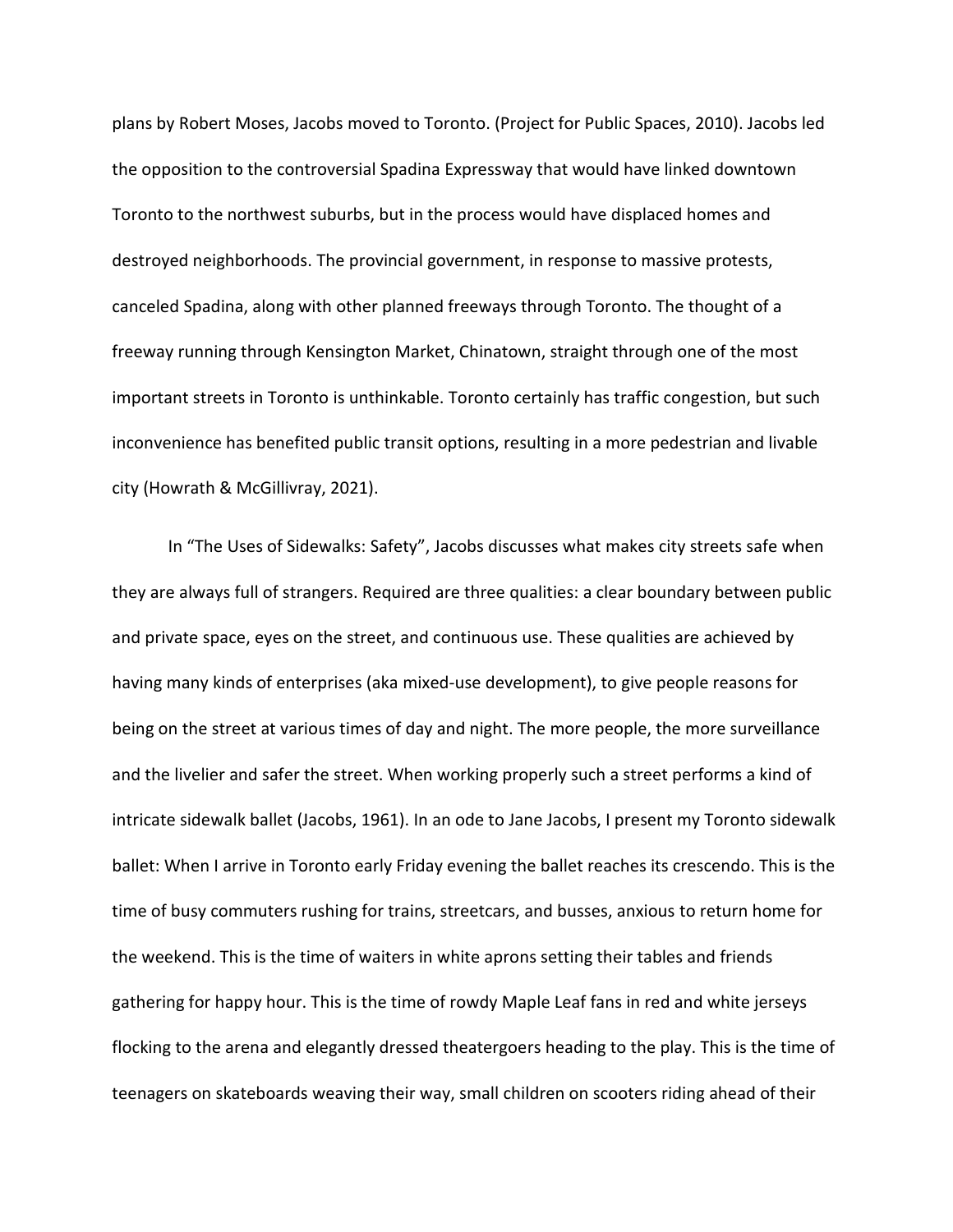parents, and dogs pulling their owners to the park. This is the time when Chinese grandmothers shop at T&T market for last-minute dinner ingredients and The Boys play soccer at Cherry Beach fields. This is the time when Instagram obsessed girls take selfies in front of the boats while guys on the Empire Sandy crew try to catch their eye and us on the Pathfinder boat try to photobomb them.

#### <span id="page-6-0"></span>Florida

Richard Florida is an urbanist, researcher, and professor at the University of Toronto who coined the term "creative class", a new socio-economic class that creates innovative ideas rather than just products. His theory, developed in 2002 during the height of the tech bubble, is that metropolitan regions that have a strong creative class exhibit higher levels of economic development. Florida's research showed "there are clear indications that innovation and entrepreneurial activities, [long known to be spatially clustered and concentrated], are now becoming more quintessentially urban and place based" and he proposed that "cities are not just containers for smart people: they are the enabling infrastructure where connections take place, networks are built and innovative combinations are consummated" (Florida, 2016). The key then to urban success was to attract and retain talent, not just to draw in companies. He contends that this new creative class will be the driving force of post-industrial, global economies and that cities are a required component to enable their work.

Toronto, where Florida lives, was certainly a model for his hypothesis, a bastion of the very best of urbanism; a diverse population, a thriving economy, safe streets, great public schools, and a cohesive social fabric (Florida, 2017). Other creative class attractors/generators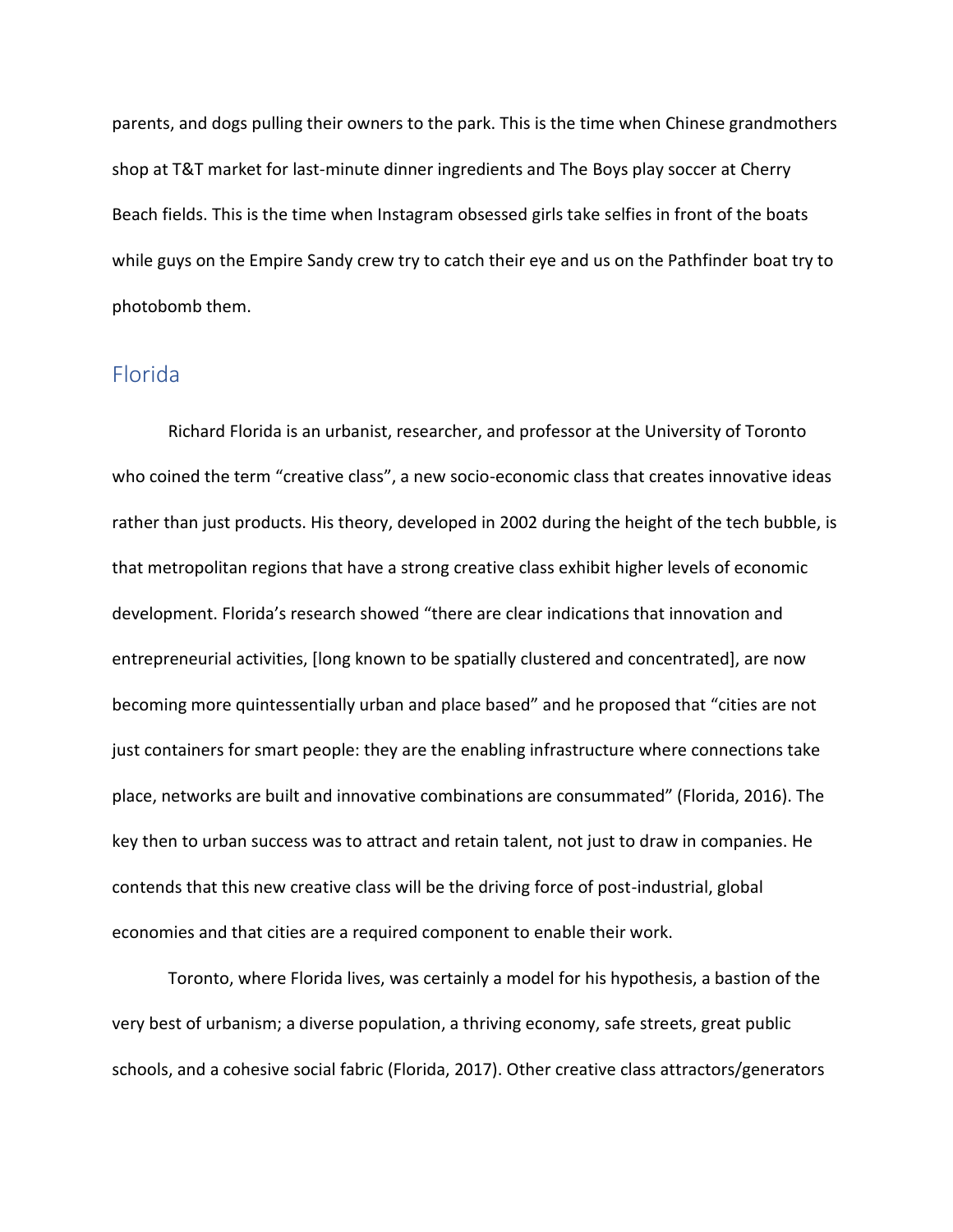are Toronto's world-class universities, medical centers, museums, corporate research and development centers, entertainment venues, and financial institutions. The existence of all these different elements in proximity creates an agglomeration effect, "a clustering effect of [...] creative individuals in ways that tend to multiply productive capacity through collaboration and the constant exchange of ideas and energies" (LeGates, et al., 2020).

Does Florida's creative class theory hold up in 2021? Critics of Florida have called his theory elitist and Florida does seem to be a "peddler" of some sort, selling books and speaking engagements via his company creativeclass.com. Others hold fast to the belief that it is companies and jobs, not the creative class, that drive an economy. Even Florida himself has voiced problems with his theory saying that along with prosperity comes gentrification and clusters of wealth causing alienation (CBC News, 2017). In 2017 Florida writes in Bloomberg City Lab "I entered into a period of rethinking and introspection, of personal and intellectual transformation. I began to see the back-to-the-city movement as something that conferred a disproportionate share of its benefits on a small group of places and people. I found myself confronting the dark side of the urban revival I had once championed and celebrated." Research showed only a handful of superstar cities, and a few elite neighborhoods within them, were benefiting from the clustering of talent while everywhere else was stagnating. This was happening in Toronto as most evidenced by the election of mayor Rob Ford. Rob Ford was, according to Florida, the most anti-urban mayor to ever hold the office. He immediately set about tearing down just about everything urbanists believe make a great city. Ford's rise coincided with the decline of Toronto's once sizeable middle-class. The old middle-class neighborhoods faded, and the city split into small clusters of affluent, educated areas packed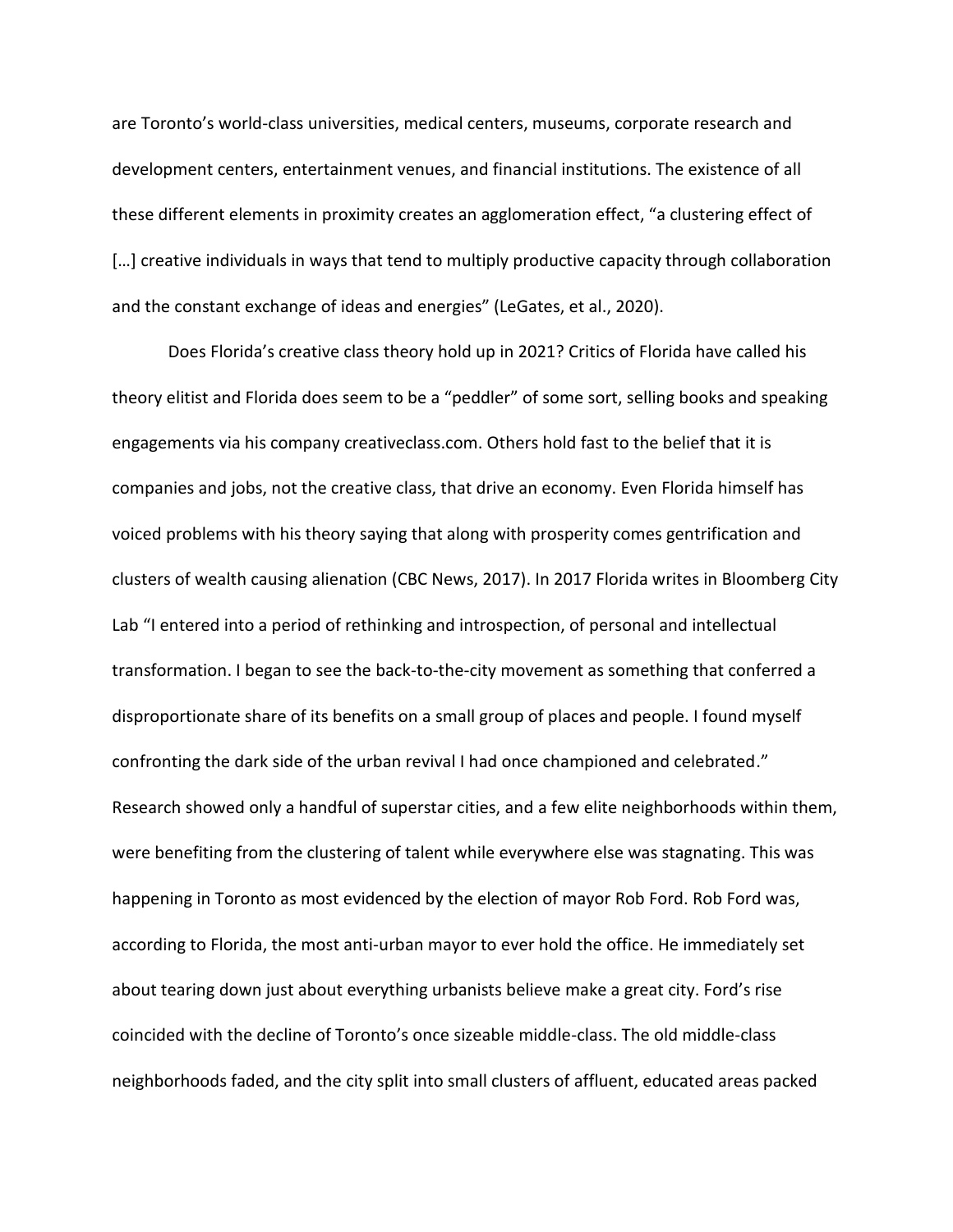around the major transit lines and a much larger expanse of disadvantaged neighborhoods located far from the city center and public transportation (Florida, 2017). Ford, [referred to as the Canadian Trump by some], connected with this constituency of working people and new immigrants who felt passed over by the benefits of the city's revitalization. Today, Toronto needs to be stitched back together. Creativity, innovation, and technology for all, not just for the elite, is Florida's battle cry now.

#### <span id="page-8-0"></span>**Conclusion**

Toronto followed a similar trajectory of urbanization as most of the major cities in the United States. It was founded by Native Americans because of its strategic location near waterways, fertile land, and immense natural resources. Toronto saw first a wave of immigration from loyalists fleeing north after the U.S. War of Independence, followed by a 2nd wave during the industrial revolution period similar to the United States, and yet more surges following World War II and changes in immigration laws in the 70s, making it one of the most, if not the most, diverse city in the world. Suburban sprawl occurred but the core city maintained its population and vitality unlike many cities in the states. Today the city of Toronto is the fastest growing city, and the Toronto CMA is the fastest growing metropolitan area in all of Canada and the U.S., overtaking Dallas-Fort Worth in 2019 (2020, Landau). Unlike population growth, urbanization has an end and Canada is beginning to approach it, currently its at 82% urbanized population.

Toronto, in my opinion, is the best city in the world. Granted my experiences coming of age in downtown Toronto were overwhelmingly positive. Thus, it is no wonder that I chose to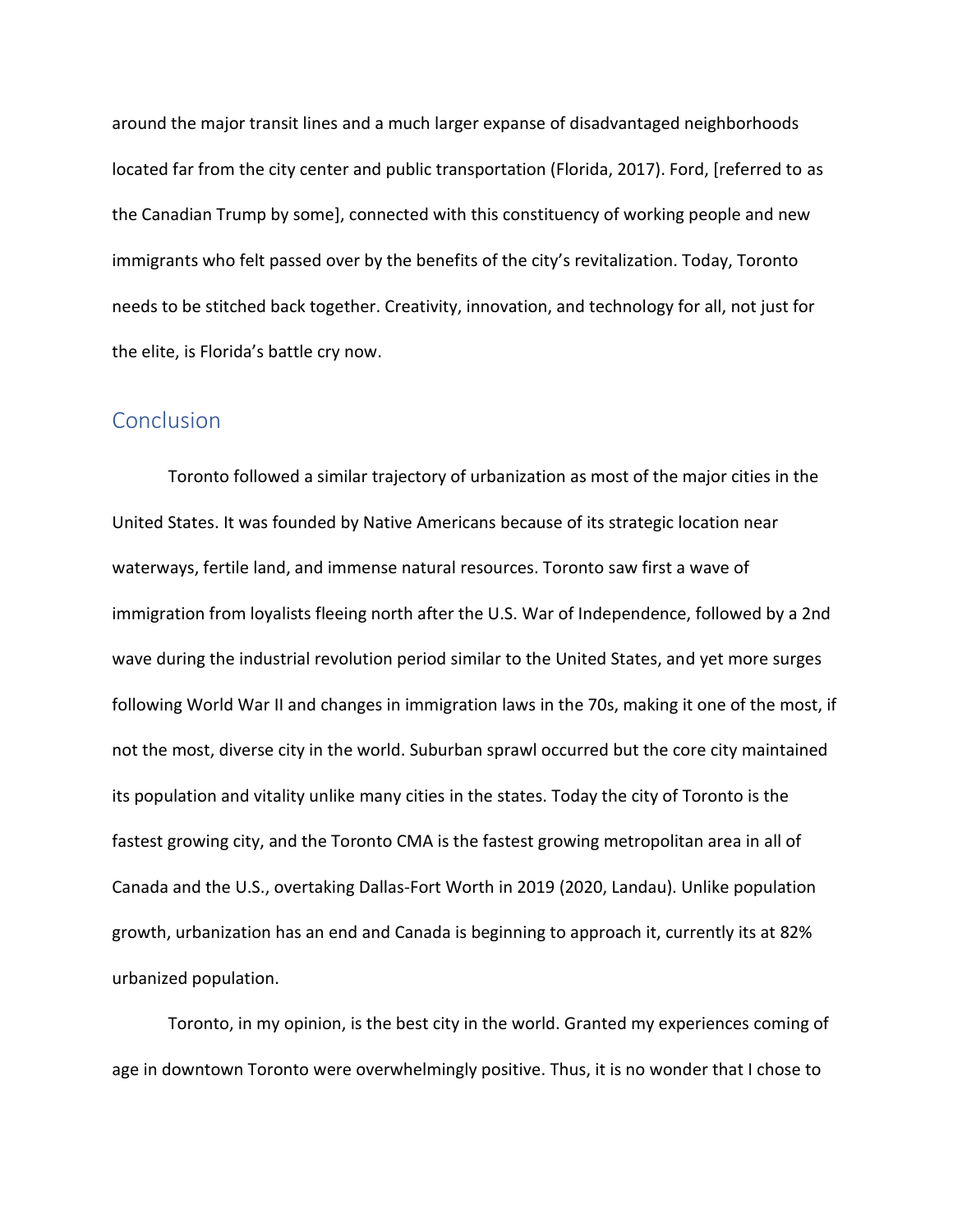describe the city through the eyes of the three urban scholars that most idealized city life; Mumford with his urban drama, Jacobs with her sidewalk ballet, and Florida with his creative class. It is also interesting to note that two of the three scholars, Jacobs and Florida, lived/live in Toronto, a fact I only learned after selecting them. Jane Jacobs is the author that best describes my Toronto. Never during my time there, did I ever feel in danger and now I know that it was because of the reasons described so commonsensically by Jacobs in "The Uses of Sidewalks: Safety". Each point she made I could equate directly with examples I experienced in Toronto. As she described her sidewalk ballet, my own sidewalk ballet came to my memory. Jacobs' battles to protect the city life she loved is admirable, instructive, and inspiring. Toronto owes a great deal of gratitude to Jane Jacobs.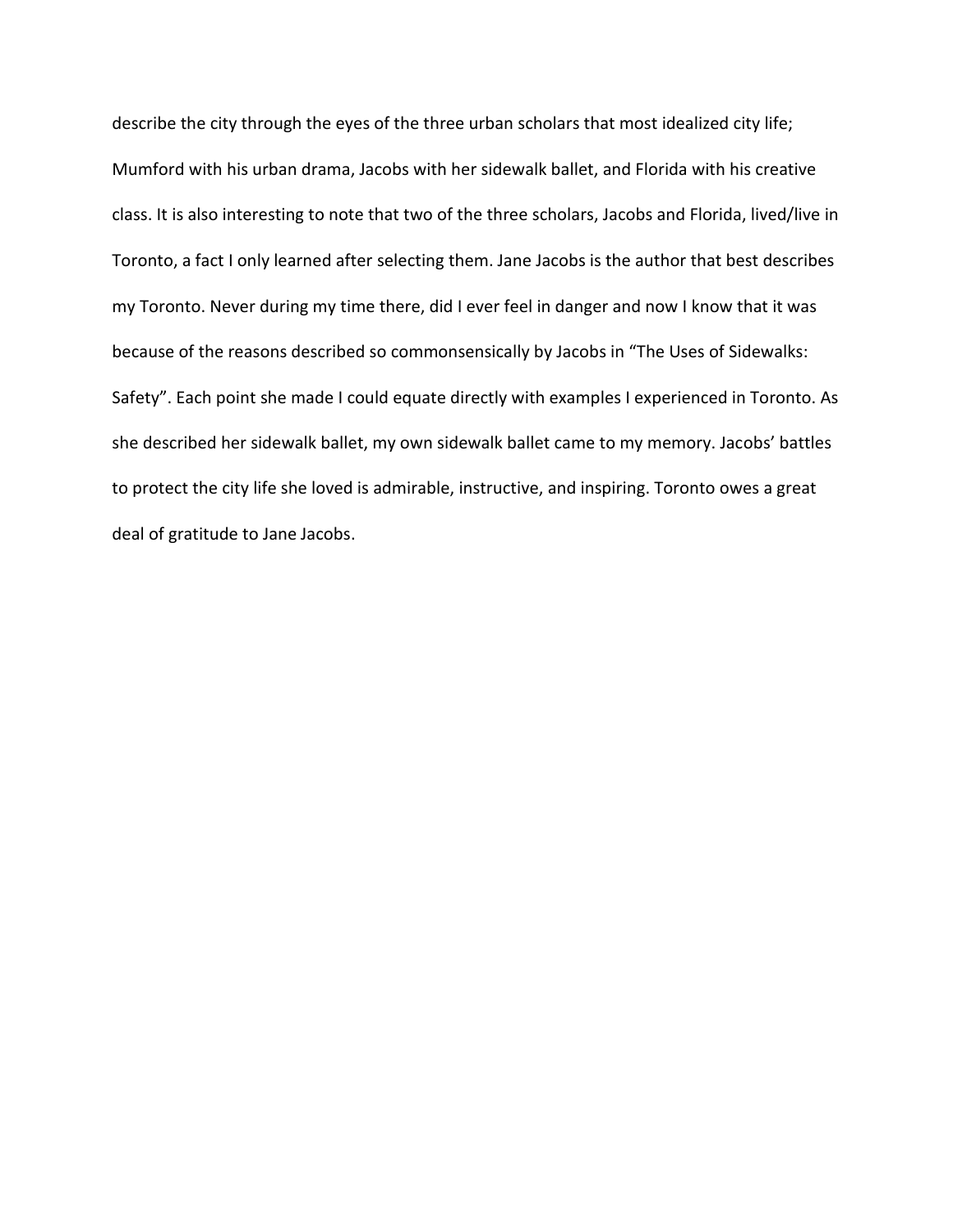### <span id="page-10-0"></span>Bibliography

Belshaw, J.D. (2016). *Canadian History: Post-Confederation*. BCcampus. <https://opentextbc.ca/postconfederation/>

CBC News (2017, May 8). *The academic who coined 'creative class' now says it's causing more problems than he thought*. CBC News. [https://www.cbc.ca/news/canada/toronto/programs/metromorning/richard-florida-new](https://www.cbc.ca/news/canada/toronto/programs/metromorning/richard-florida-new-urban-crisis-1.4104213)[urban-crisis-1.4104213](https://www.cbc.ca/news/canada/toronto/programs/metromorning/richard-florida-new-urban-crisis-1.4104213)

Cox, W. (2013, May 17*). The Evolving Urban Form: Toronto*. newgeography. <https://www.newgeography.com/content/003715-the-evolving-urban-form-toronto>

Davis, K. (1965). "The Urbanization of the Human Population from Scientific American". In LeGates, R. T., & In Stout, F. (2020). *The city reader* (pp. 19-30).

Fan, P. (2021). UP801 lecture notes.

Florida, R., et al. (2016). "The City as Innovation Machine from Regional Studies, 51(1): 86-96 (2017)". In LeGates, R. T., & In Stout, F. (2020). *The city reader* (pp. 151-160).

Florida, R. (2017, Apr 9). *The Roots of the New Urban Crisis*. Bloomberg City Lab. [https://www.bloomberg.com/news/articles/2017-04-09/richard-florida-and-the-new-urban](https://www.bloomberg.com/news/articles/2017-04-09/richard-florida-and-the-new-urban-crisis)[crisis](https://www.bloomberg.com/news/articles/2017-04-09/richard-florida-and-the-new-urban-crisis)

Howarth, T., McGillivray, B. (2021). *Toronto Ontario, Canada*. Britannica. <https://www.britannica.com/place/Toronto>

Jacobs, J. (1961). "The Uses of Sidewalks: Safety from The Death and Life of Great American Cities". In LeGates, R. T., & In Stout, F. (2020). *The city reader* (pp. 189-194).

Landau, J. (2021, June 10). *Toronto Now Fastest Growing City and Metro Area in US and Canada*. Urban Toronto. [https://urbantoronto.ca/news/2020/06/toronto-now-fastest-growing](https://urbantoronto.ca/news/2020/06/toronto-now-fastest-growing-city-and-metro-area-us-and-canada)[city-and-metro-area-us-and-canada](https://urbantoronto.ca/news/2020/06/toronto-now-fastest-growing-city-and-metro-area-us-and-canada)

LeGates, R. T., Stout, F. (2020). *The city reader*. Taylor & Francis.

Mumford, L. (1961). "The Urban Drama from The City in History: Its Origins, Its Transformations, and Its Prospects". In LeGates, R. T., & In Stout, F. (2020). *The city reader* (pp. 106-110).

Project for Public Spaces. (2020, Jan 2). *Jane Jacobs*. Project for Public Spaces. <https://www.pps.org/article/jjacobs-2>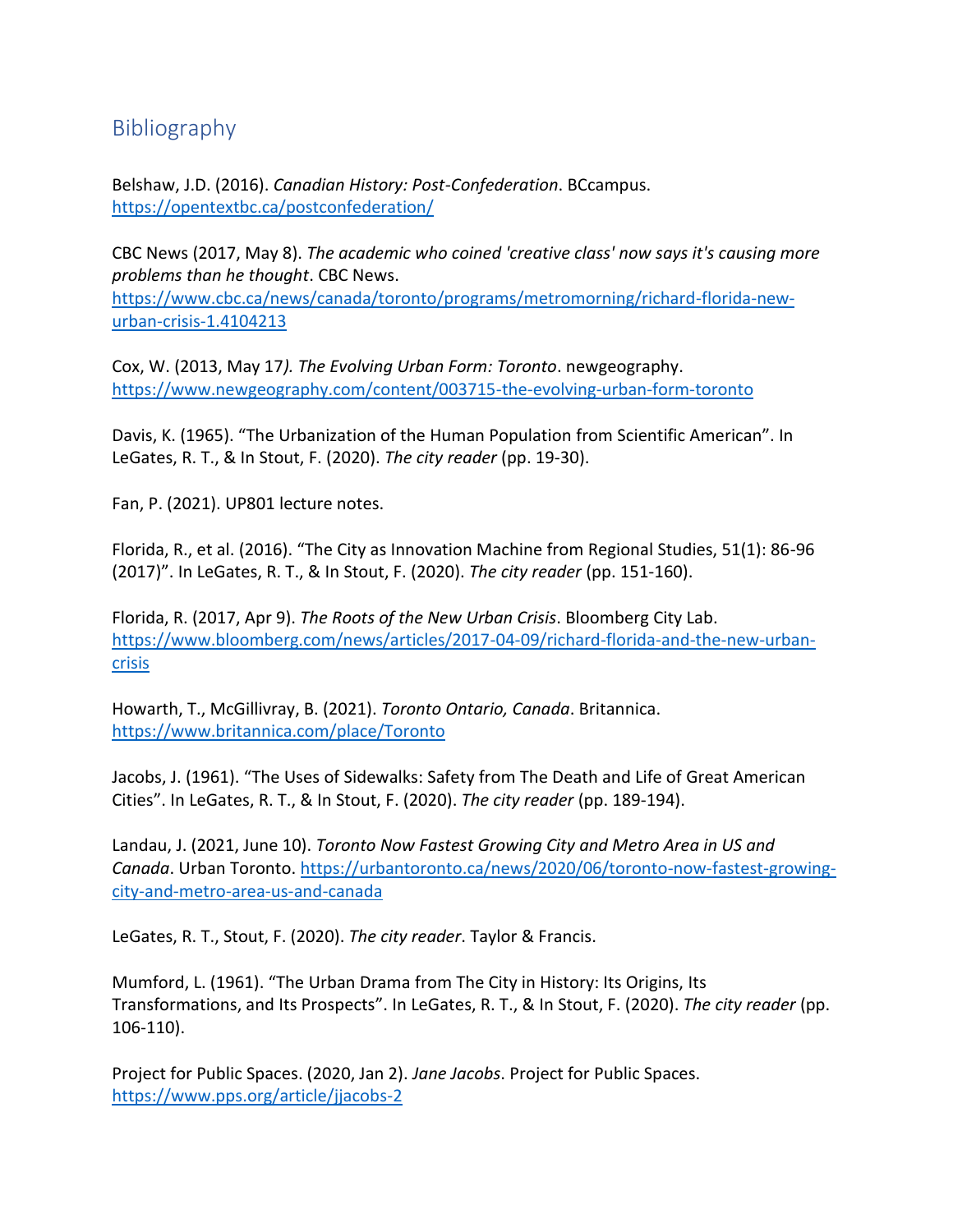The World Bank. (2018). *Urban population (% of total population) - United States, Canada*. The World Bank[. https://data.worldbank.org/indicator/SP.URB.TOTL.IN.ZS?locations=US-CA](https://data.worldbank.org/indicator/SP.URB.TOTL.IN.ZS?locations=US-CA)

*Toronto Social Capital Study*. (2018). [https://www.environicsinstitute.org/docs/default](https://www.environicsinstitute.org/docs/default-source/project-documents/toronto-social-capital-project/toronto-social-capital-study---final-report.pdf?sfvrsn=4ff43083_2)[source/project-documents/toronto-social-capital-project/toronto-social-capital-study---final](https://www.environicsinstitute.org/docs/default-source/project-documents/toronto-social-capital-project/toronto-social-capital-study---final-report.pdf?sfvrsn=4ff43083_2)[report.pdf?sfvrsn=4ff43083\\_2](https://www.environicsinstitute.org/docs/default-source/project-documents/toronto-social-capital-project/toronto-social-capital-study---final-report.pdf?sfvrsn=4ff43083_2)

Cover Image: <https://www.facebook.com/brigs.sailing/photos/10158935421596163> <https://www.facebook.com/brigs.sailing/photos/10158928462011163>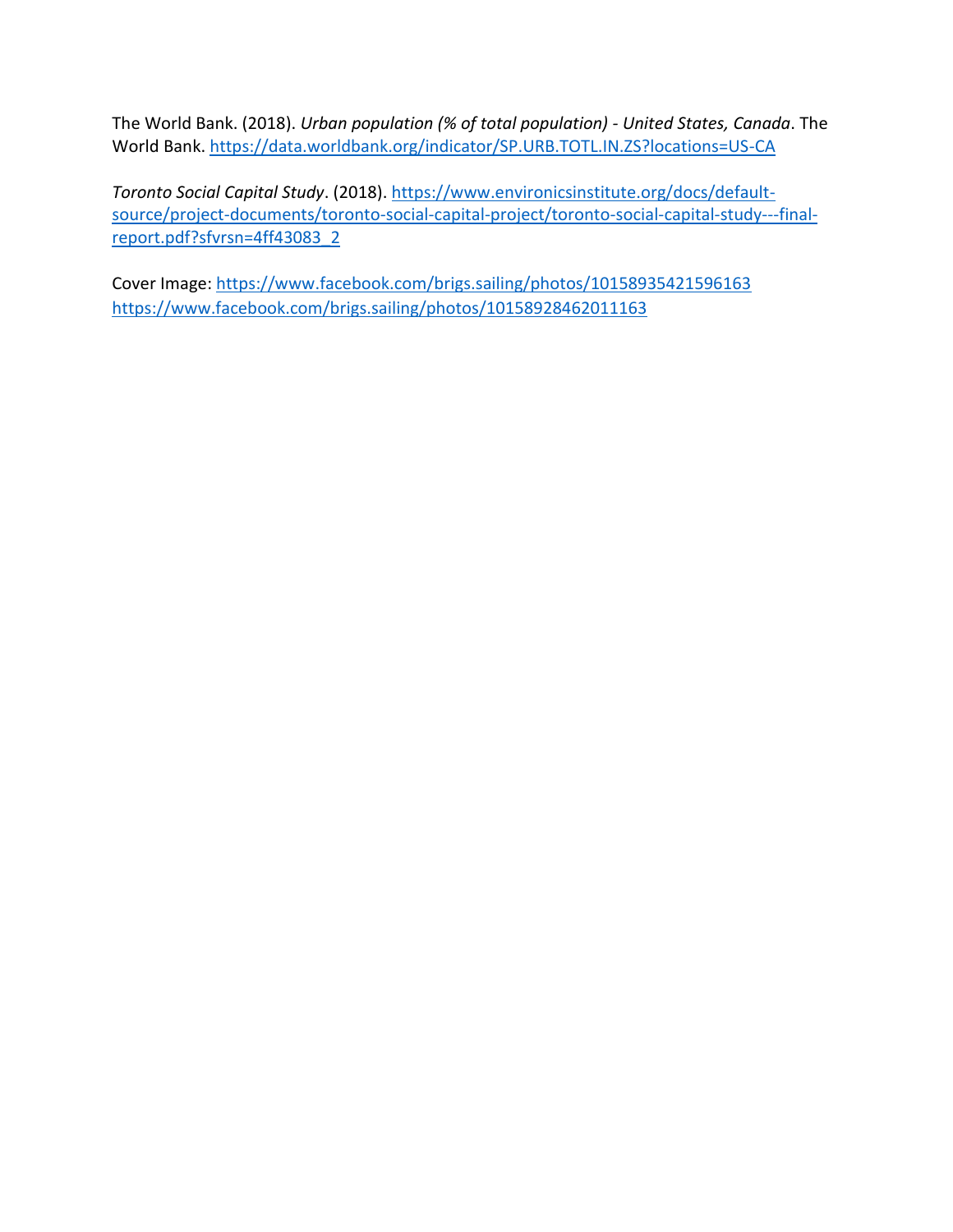# <span id="page-12-0"></span>Appendix: Figures

<span id="page-12-1"></span>

Figure 1: My Toronto; area of familiarity and key locations in red boxes. Source: Google Maps [\[back\]](#page-1-1)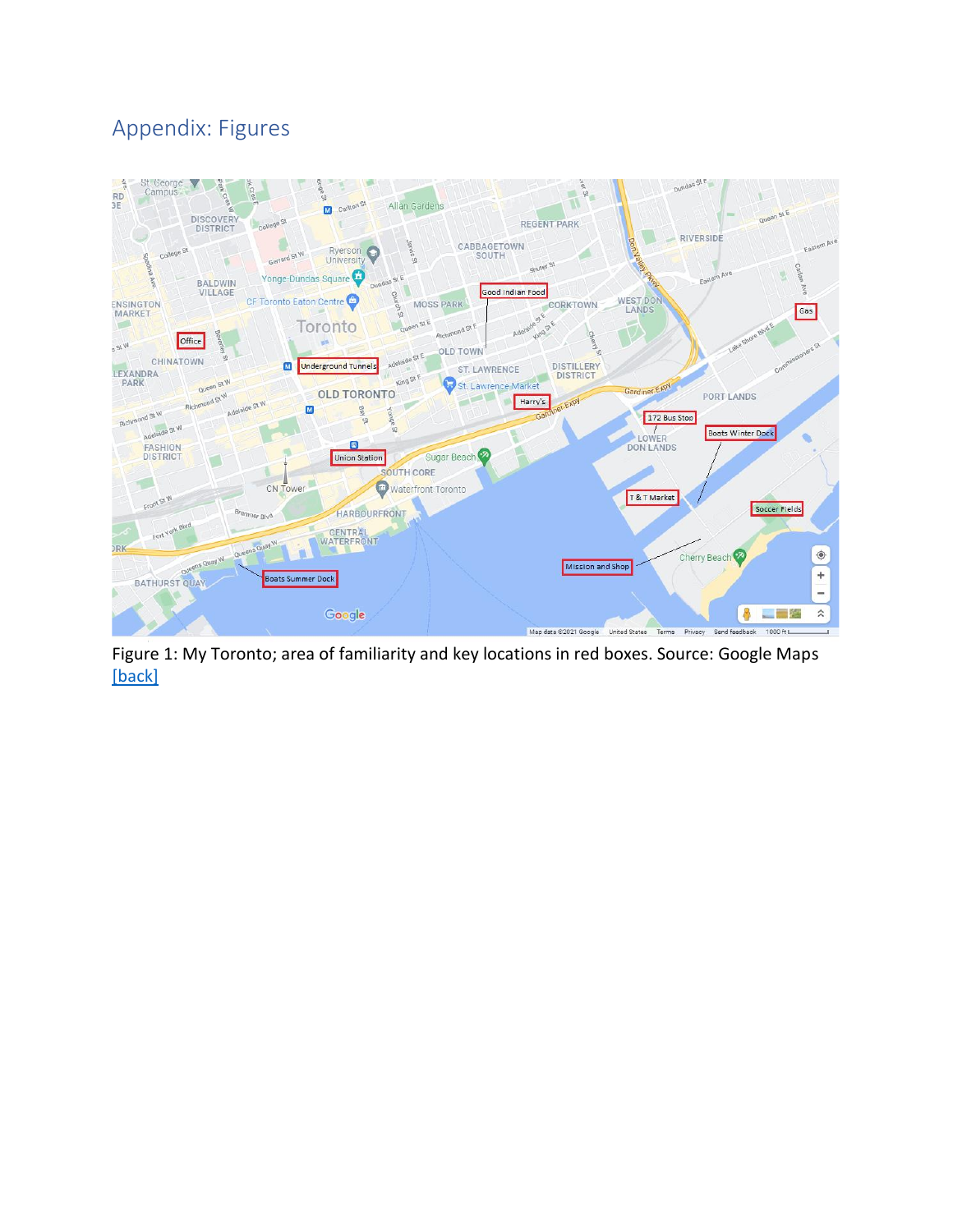<span id="page-13-0"></span>

#### Toronto Population by Year

Figure 2: Toronto Population by Year for city proper and census metropolitan area (CMA) [\[back\]](#page-2-1)

<span id="page-13-1"></span>

Figure 3: The Golden Horseshow, the regional urbanized area which metropolitan Toronto is the center of (Cox, 2013) [\[back\]](#page-2-2)